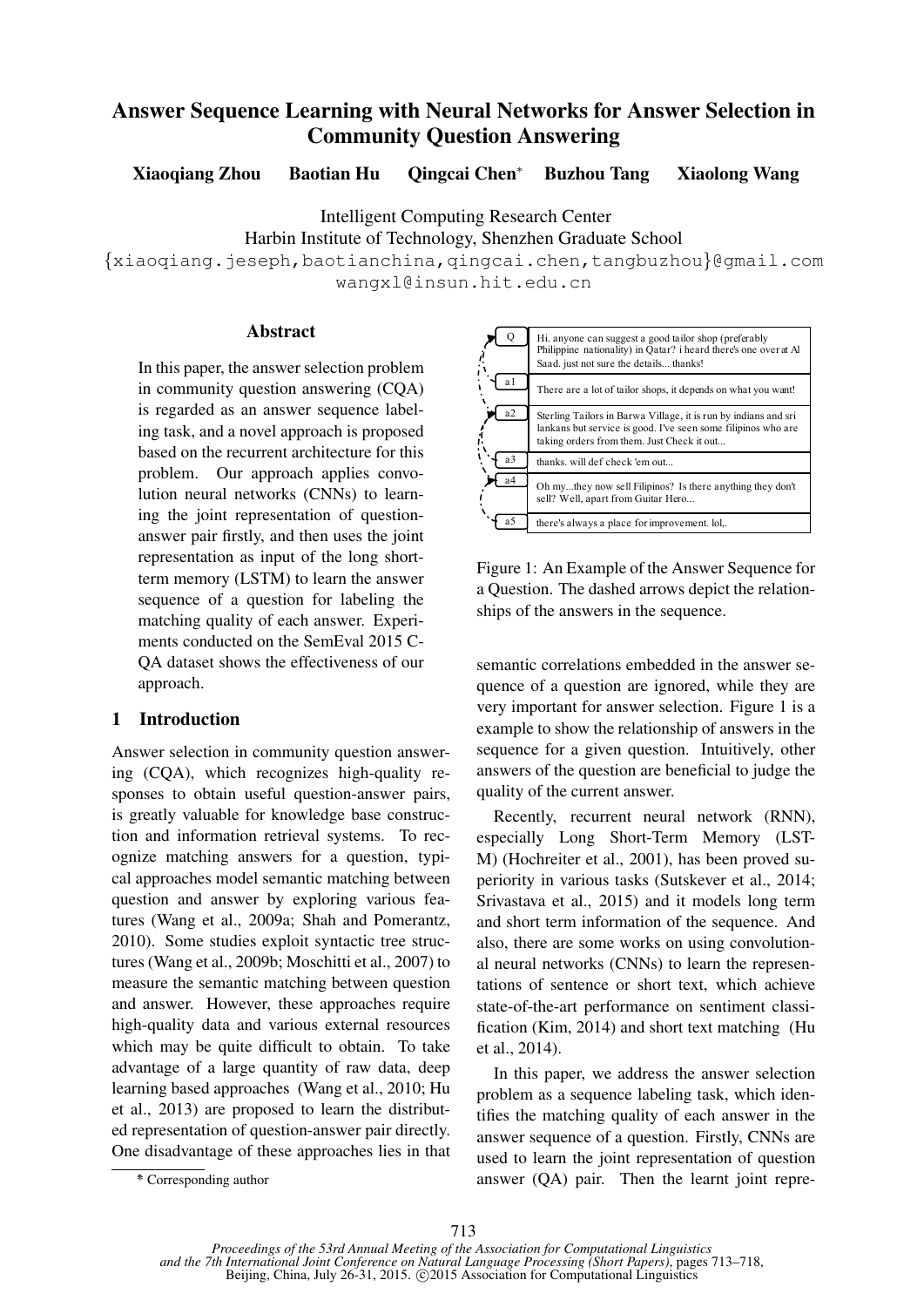sentations are used as inputs of LSTM to predict the quality (e.g., *Good*, *Bad* and *Potential*) of each answer in the answer sequence. Experiments conducted on the CQA dataset of the answer selection task in SemEval-2015<sup>1</sup> show that the proposed approach outperforms other state-of-the-art approaches.

# 2 Related Work

Prior studies on answer selection generally treated this challenge as a classification problem via employing machine learning methods, which rely on exploring various features to represent QA pair. Huang et al. (2007) integrated textual features with structural features of forum threads to represent the candidate QA pairs, and used support vector machine (SVM) to classify the candidate pairs. Beyond typical features, Shah and Pomerantz (2010) trained a logistic regression (L-R) classifier with user metadata to predict the quality of answers in CQA. Ding et al. (2008) proposed an approach based on conditional random fields (CRF), which can capture contextual features from the answer sequence for the semantic matching between question and answer. Additionally, the translation-based language model was also used for QA matching by transferring the answer to the corresponding question (Jeon et al., 2005; Xue et al., 2008; Zhou et al., 2011). The translation-based methods suffer from the informal words or phrases in Q&A archives, and perform less applicability in new domains.

In contrast to symbolic representation, Wang et al. (2010) proposed a deep belief nets (DBN) based semantic relevance model to learn the distributed representation of QA pair. Recently, the convolutional neural networks (CNNs) based sentence representation models have achieved successes in neural language processing (NLP) tasks. Yu et al. (2014) proposed a convolutional sentence model to identify answer contents of a question from Q&A archives via means of distributed representations. The work in Hu et al. (2014) demonstrated that 2-dimensional convolutional sentence models can represent the hierarchical structures of sentences and capture rich matching patterns between two language objects.





Figure 2: The architecture of R-CNN

### 3 Approach

We consider the answer selection problem in CQA as a sequence labeling task. To label the matching quality of each answer for a given question, our approach models the semantic links between successive answers, as well as the semantic relevance between question and answer. Figure 2 summarizes the recurrent architecture of our model (R-CNN). The motivation of R-CNN is to learn the useful context to improve the performance of answer selection. The answer sequence is modeled to enrich semantic features.

At each step, our approach uses the pre-trained word embeddings to encode the sentences of QA pair, which then is used as the input vectors of the model. Based on the joint representation of QA pair learned from CNNs, the LSTM is applied in our model for answer sequence learning, which makes a prediction to each answer of the question with softmax function.

# 3.1 Convolutional Neural Networks for QA Joint Learning

Given a question-answer pair at the step  $t$ , we use convolutional neural networks (CNNs) to learn the joint representation  $p_t$  for the pair. Figure 3 illustrates the process of QA joint learning, which includes two stages: summarizing the meaning of the question and an answer, and generating the joint representation of QA pair.

To obtain high-level sentence representations of the question and answer, we set 3 hidden layers in two convolutional sentence models respectively. The output of each hidden layer is made up of a set of 2-dimensional arrays called feature map parameters  $(w_m, b_m)$ . Each feature map is the outcome of one convolutional or pooling filter. Each pooling layer is followed an activation function  $\sigma$ . The output of the  $m<sup>th</sup>$  hidden layer is computed as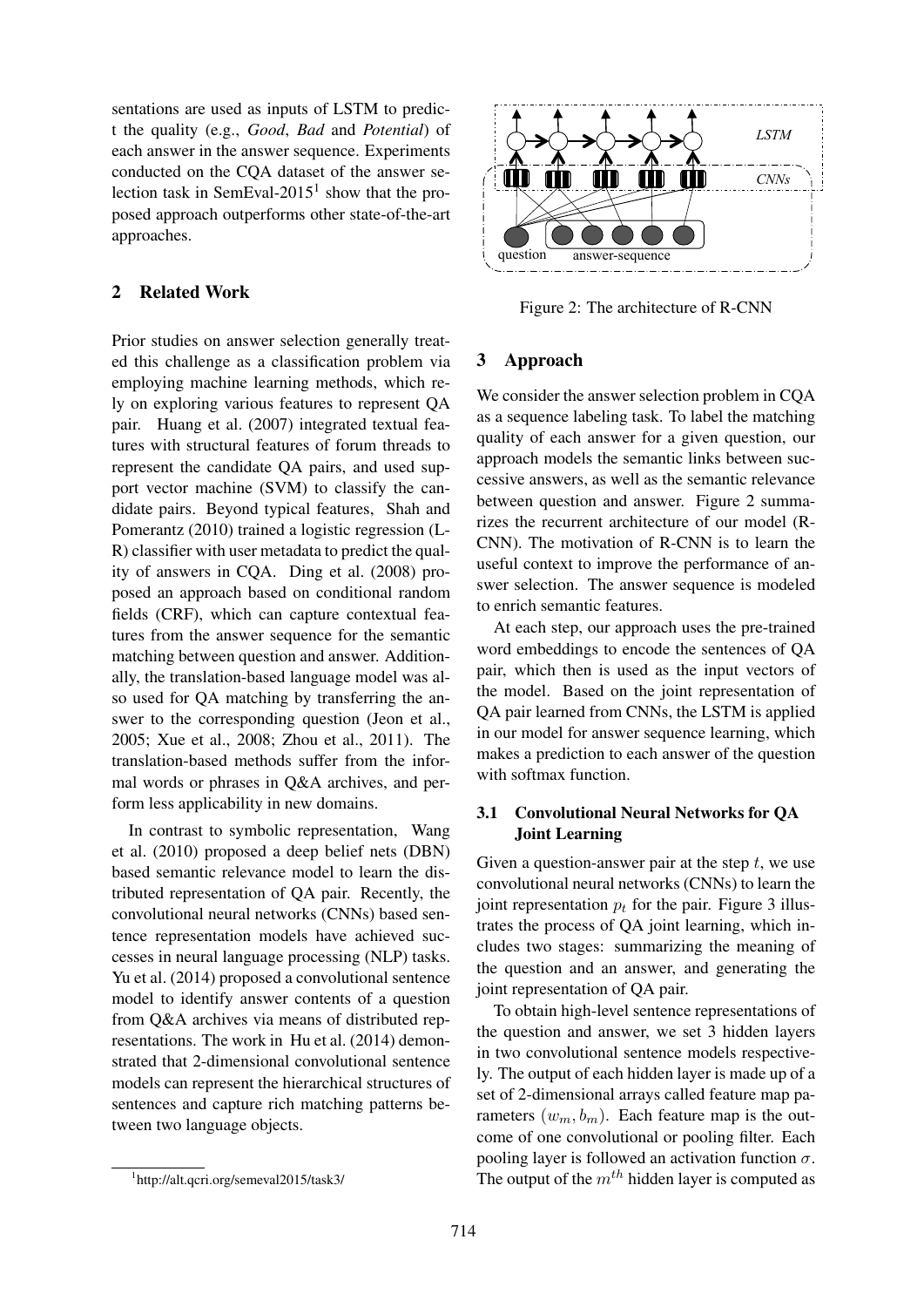

Figure 3: CNNs for QA joint learning

Eq. 1:

$$
H_m = \sigma(pool(w_m H_{m-1} + b_m)) \tag{1}
$$

Here,  $H_0$  is one real-value matrix after sentence semantic encoding by concatenating the word vectors with sliding windows. It is the input of deep convolution and pooling, which is similar to that of traditional image input.

Finally, we combine the two sentence models by adding an additional layer  $H_t$  on the top. The learned joint representation  $p_t$  for QA pair is formalized as Eq. 2:

$$
p_t = \sigma(w_t H_t + b_t) \tag{2}
$$

where  $\sigma$  is an activation function, and the input vector is constructed by concatenating the sentence representations of question and answer.

#### 3.2 LSTM for Answer Sequence Learning

Based on the joint representation of QA pair, the LSTM unit of our model performs answer sequence learning to model semantic links between continuous answers. Unlike the traditional recurrent unit, the LSTM unit modulates the memory at each time step, instead of overwriting the states. The key component of LSTM unit is the memory cell  $c_t$  which has a state over time, and the L-STM unit decides to modify and add the memory in the cell via the sigmoidal gates: input gate  $i_t$ , forget gate  $f_t$  and output gate  $o_t$ . The implementation of the LSTM unit in our study is close the one discussed by Graves (2013). Given the joint representation  $p_t$  at time t, the memory cell  $c_t$  is updated by the input gate's activation  $i_t$  and the forget gate's activation  $f_t$ . The updating equation is given by Eq. 3:

$$
c_t = f_t c_{t-1} + i_t \tanh(W_{xc} p_t + W_{hc} h_{t-1} + b_c) \tag{3}
$$

| Data        | #question | #answer | length |
|-------------|-----------|---------|--------|
| training    | 2600      | 16541   | 6.36   |
| development | 300       | 1645    | 5.48   |
| test        | 329       | 1976    | 6.00   |
| all         | 3229      | 21062   | 6.00   |

Table 1: Statistics of experimental dataset

The LSTM unit keeps to update the context by discarding the useless context in forget gate  $f_t$  and adding new content from input gate  $i_t$ . The extents to modulate context for these two gates are computed as Eq. 4 and Eq. 5:

$$
i_t = \sigma(W_{xi}p_t + W_{hi}h_{(t-1)} + W_{ci}c_{t-1} + b_i)
$$
 (4)

$$
f_t = \sigma(W_{xf}p_t + W_{hf}h_{t-1} + W_{cf}c_{t-1} + b_f)
$$
 (5)

With the updated cell state  $c_t$ , the final output from LSTM unit  $h_t$  is computed as Eq 6 and Eq 7:

$$
o_t = \sigma(W_{xo}p_t + W_{ho}h_{t-1} + W_{co}c_t + b_o)
$$
 (6)

$$
h_t = o_t \tanh(c_t) \tag{7}
$$

Note that  $(W_*, b_*)$  is the parameters of LSTM unit, in which  $W_{cf}$ ,  $W_{ci}$ , and  $W_{co}$  are diagonal matrices.

According to the output  $h_t$  at each time step, our approach estimates the conditional probability of the answer sequence over answer classes, it is given by Eq. 8:

$$
P(y_1, ..., y_T | c, p_1, ..., p_{t-1}) =
$$
  
\n
$$
\prod_{t=1}^T p(y_t | c, y_1, ..., y_{t-1})
$$
\n(8)

Here,  $(y_1, ..., y_T)$  is the corresponding label sequence for the input sequence  $(p_1, ..., p_{t-1})$ , and the class distribution  $p(y_t|c, y_1, \ldots, y_{t-1})$  is represented by a softmax function.

### 4 Experiments

#### 4.1 Experiment Setup

Experimental Dataset: We conduct experiments on the public dataset of the answer selection challenge in SemEval 2015. This dataset consists of three subsets: training, development, and test sets,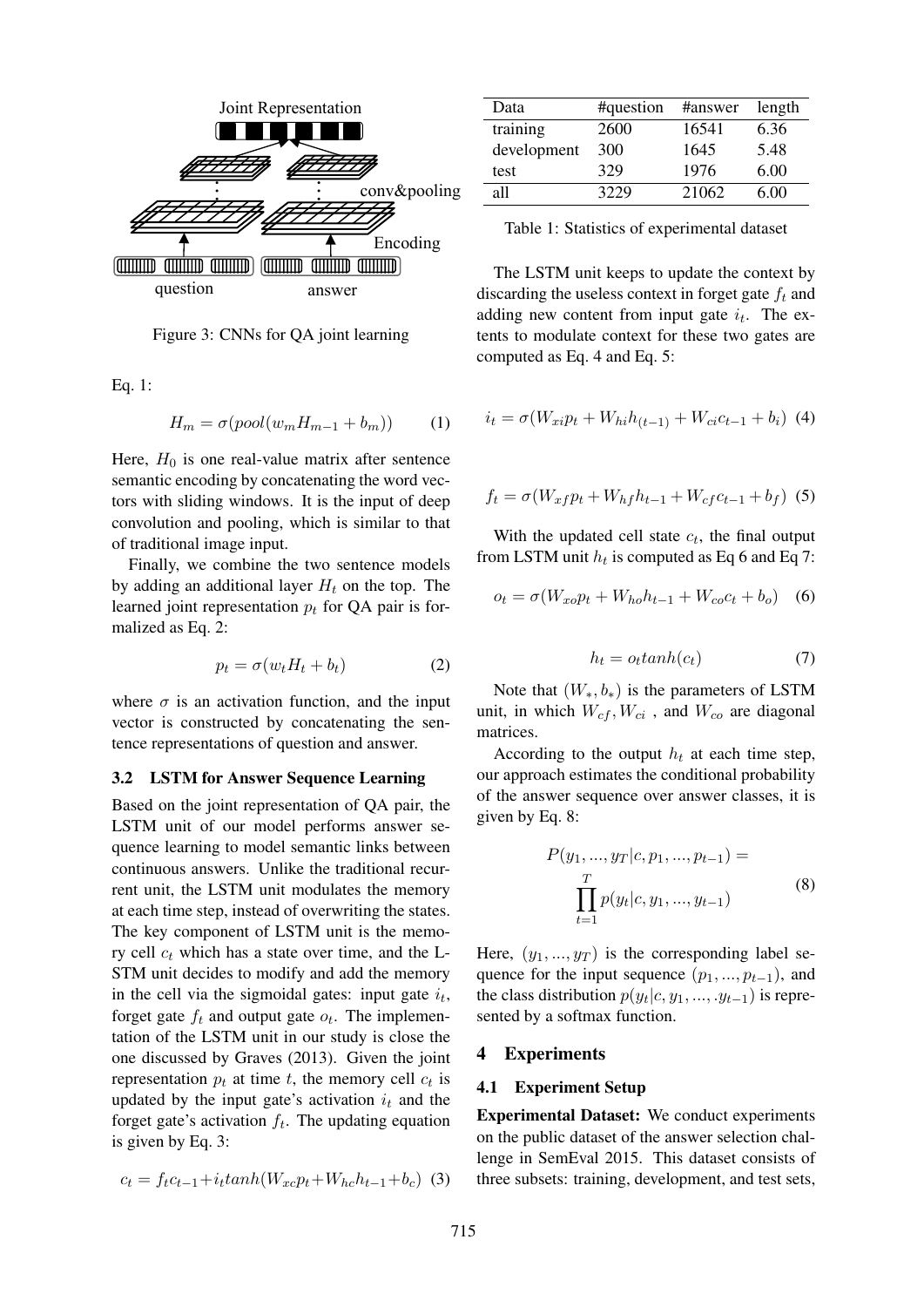and contains 3,229 questions with 21,062 answers. The answers falls into three classes: *Good*, *Bad*, and *Potential*, accounting for 51%, 39%, and 10% respectively. The statistics of the dataset are summarized in Table 1, where #question/answer denotes the number of questions/answers, and length stands for the average number of answers for a question.

Competitor Methods: We compare our approach against the following competitor methods:

SVM (Huang et al., 2007): An SVM-based method with bag-of-words (textual features), nontextual features, and features based on topic model (i.e., latent Dirichlet allocation, LDA).

CRF (Ding et al., 2008): A CRF-based method using the same features as the SVM approach.

DBN (Wang et al., 2010): Taking bag-of-words representation, the method applies deep belief nets to learning the distributed representation of QA pair, and predicts the class of answers using a logistic regression classifier on the top layer.

mDBN (Hu et al., 2013): In contrast to DBN, multimodal DBN learns the joint representations of textual features and non-textual features rather than bag-of-words.

CNN: Using word embedding, the CNNs based model in Hu et al. (2014) is used to learn the representations of questions and answers, and a logistic regression classifier is used to predict the class of answers.

Evaluation Metrics: The evaluation metrics include  $Macco - precision(P)$ ,  $Macco$  $recall(R), Marco - F1(F1), and F1 scores of$ the individual classes. According to the evaluation results on the development set, all the hyperparameters are optimized on the training set.

Model Architecture and Training Details: The CNNs of our model for QA joint representation learning have 3 hidden layers for modeling question and answer sentence respectively, in which each layer has 100 feature maps for convolution and pooling operators. The window sizes of convolution for each layer are  $[1 \times 1, 2 \times 2, 2 \times 2]$ , the window sizes of pooling are  $[2 \times 2, 2 \times 2, 1 \times 1]$ . For the LSTM unit, the size of *input gate* is set to 200, the sizes of *forget gate*, *output gate*, and *memory cell* are all set to 360.

Stochastic gradient descent (SGD) algorithm via back-propagation through time is used to train the model. To prevent serious overfitting, early stopping and dropout (Hinton et al., 2012) are used

| Methods    | P     | R     | F1    |
|------------|-------|-------|-------|
| <b>SVM</b> | 50.10 | 54.43 | 52.14 |
| <b>CRF</b> | 53.89 | 54.26 | 53.40 |
| <b>DBN</b> | 55.22 | 53.80 | 54.07 |
| mDBN       | 56.11 | 53.95 | 54.29 |
| <b>CNN</b> | 55.33 | 54.73 | 54.42 |
| R-CNN      | 56.41 | 56.16 | 56.14 |

Table 2: Macro-averaged results(%)

during the training procedure. The learning rate  $\lambda$  is initialized to be 0.01 and is updated dynamically according to the gradient descent using the ADADELTA method (Zeiler, 2012). The activation functions  $(\sigma, \gamma)$  in our model adopt the rectified linear unit (ReLU) (Dahl et al., 2013). In addition, the word embeddings for encoding sentences are pre-trained with the unsupervised neural language model (Mikolov et al., 2013) on the Qatar Living data<sup>2</sup>.

# 4.2 Results and Analysis

Table 2 summarizes the Macro-averaged results. The F1 scores of the individual classes are presented in Table 3.

It is clear to see that the proposed R-CNN approach outperforms the competitor methods over the Macro-averaged metrics as expected from Table 2. The main reason lies in that R-CNN takes advantages of the semantic correlations between successive answers by LSTM, in addition to the semantic relationships between question and answer. The joint representation of QA pair learnt by CNNs also captures richer matching patterns between question and answer than other methods.

It is notable that the methods based on deep learning perform more powerful than SVM and CRF, especially for complicate answers (e.g., *Potential* answers). In contrast, SVM and CRF using a large amount of features perform better for the answers that have obvious tendency (e.g., *Good* and *Bad* answers). The main reason is that the distributed representation learnt from deep learning architecture is able to capture the semantic relationships between question and answer. On the other hand, the feature-engineers in both SVM and CRF suffer from noisy information of CQA and the feature sparse problem for short questions and answers.

<sup>2</sup> http://alt.qcri.org/semeval2015/task3/index.php?id=dataand-tools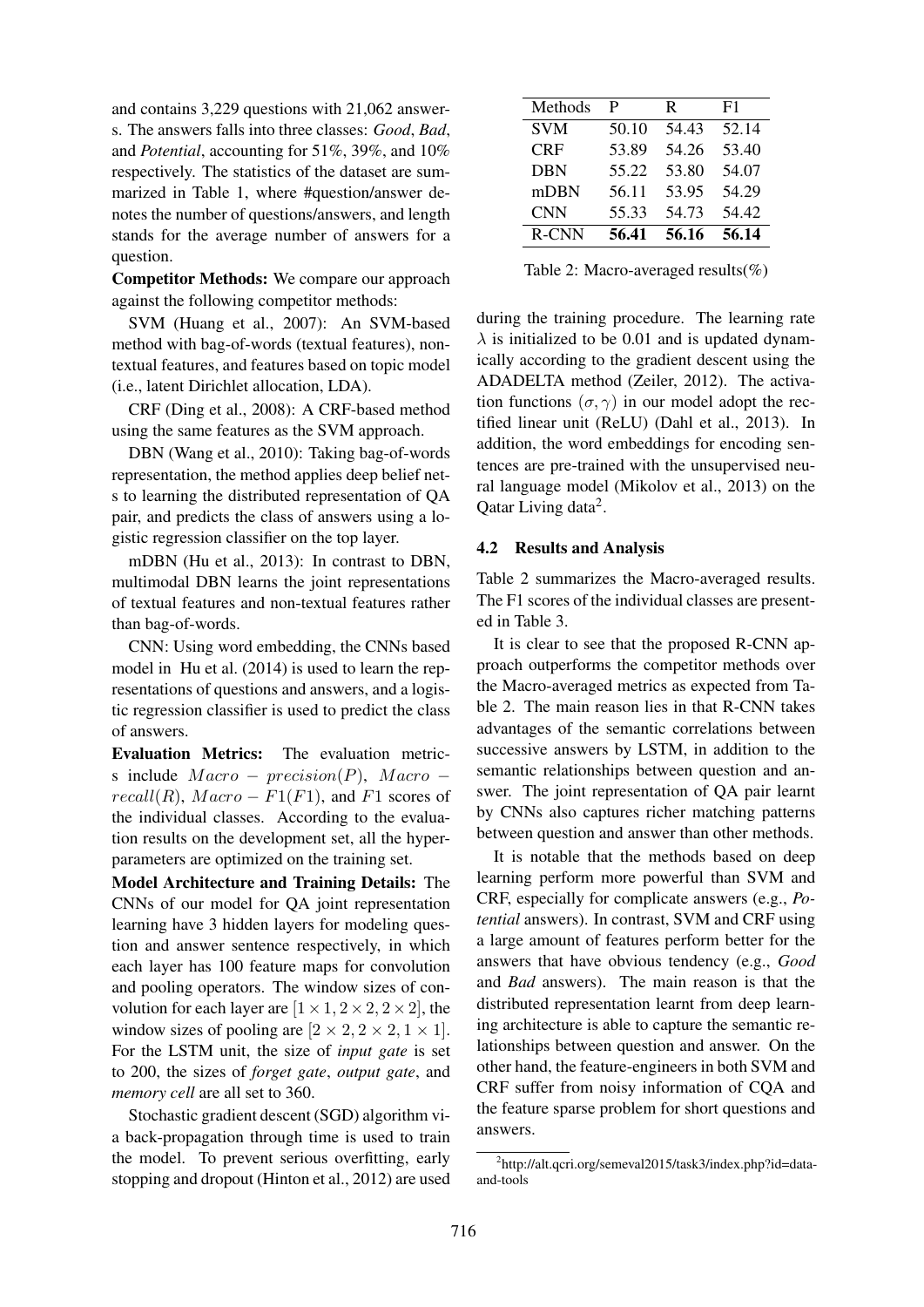| Methods    | Good  | Bad   | Potential |
|------------|-------|-------|-----------|
| <b>SVM</b> | 79.78 | 76.65 | 0.00      |
| <b>CRF</b> | 79.32 | 75.50 | 5.38      |
| <b>DBN</b> | 76.99 | 71.33 | 13.89     |
| mDBN       | 77.74 | 70.39 | 14.74     |
| <b>CNN</b> | 76.45 | 74.77 | 12.05     |
| R-CNN      | 77.31 | 75.88 | 15.22     |

Table 3: F1 scores for the individual classes(%)

Compared to DBN and mDBN, CNN and R-CNN show their superiority in modeling QA pair. The convolutional sentence models, used in CN-N and R-CNN, can learn the hierarchical structure of language object by deep convolution and pooling operators. In addition, both R-CNN and CNN encode the sentence into one tensor, which makes sure the representation contains more semantic features than the bag-of-words representation in DBN and mDBN.

The improvement achieved by R-CNN over C-NN demonstrates that answer sequence learning is able to improve the performance of the answer selection in CQA. Because modeling the answer sequence can enjoy the advantage of the shared representation between successive answers, and complement the classification features with the learnt useful context from previous answers. Furthermore, memory cell and gates in LSTM unit modify the valuable context to pass onwards by updating the state of RNN during the learning procedure.

The main improvement of R-CNN against with the competitor methods comes from the *Potential* answers, which are much less than other two type of answers. It demonstrates that R-CNN is able to process the unbalance data. In fact, the *Potential* answers are most difficult to identify among the three types of answers as *Potential* is an intermediate category (Marquez et al., 2015). Nevertheless, ` R-CNN achieves the highest F1 score of 15.22% on Potential answers. In CQA, Q&A archives usually form one multi-parties conversation when the asker gives feedbacks (e.g., "ok" and "please") to users responses, indicating that the answers of one question are sematic related. Thus, it is easy to understand that R-CNN performs better performance than competitor methods, especially on the recall. The reason is that R-CNN can model semantic correlations between successive answers to learn the context and the long range dependencies in the answer sequence.

### 5 Conclusions and Future Work

In this paper, we propose an answer sequence learning model R-CNN for the answer selection task by integrating LSTM unit and CNNs. Based on the recurrent architecture of our model, our approach is able to model the semantic link between successive answers, in addition to the semantic relevance between question and answer. Experimental results demonstrate that our approach can learn the useful context from the answer sequence to improve the performance of answer selection in C-QA.

In the future, we plan to explore the methods on training the unbalance data to improve the overall performances of our approach. Based on this work, more research can be conducted on topic recognition and semantic roles labeling for human-human conversations in real-world.

Acknowledgments: This work was supported in part by National 863 Program of China (2015AA015405), NSFCs (National Natural Science Foundation of China) (61402128, 61473101, 61173075 and 61272383). We thank the anonymous reviewers for their insightful comments.

### References

- George E. Dahl, Tara N. Sainath, and Geoffrey E. Hinton. 2013. Improving deep neural networks for lvcsr using rectified linear units and dropout. In *ICAS-SP*, pages 8609–8613. IEEE.
- Shilin Ding, Gao Cong, Chin yew Lin, and Xiaoyan Zhu. 2008. Using conditional random fields to extract contexts and answers of questions from online forums. In *In Proceedings of ACL-08: HLT*.
- Alex Graves. 2013. Generating sequences with recurrent neural networks. *CoRR*, abs/1308.0850.
- Geoffrey E. Hinton, Nitish Srivastava, Alex Krizhevsky, Ilya Sutskever, and Ruslan Salakhutdinov. 2012. Improving neural networks by preventing co-adaptation of feature detectors. *CoRR*, abs/1207.0580.
- Sepp Hochreiter, Yoshua Bengio, Paolo Frasconi, and Jürgen Schmidhuber. 2001. Gradient flow in recurrent nets: the difficulty of learning long-term dependencies.
- Haifeng Hu, Bingquan Liu, Baoxun Wang, Ming Liu, and Xiaolong Wang. 2013. Multimodal dbn for predicting high-quality answers in cqa portals. In *Proceedings of the 51st Annual Meeting of the Association for Computational Linguistics (Volume 2: Short Papers)*, Sofia, Bulgaria, August.